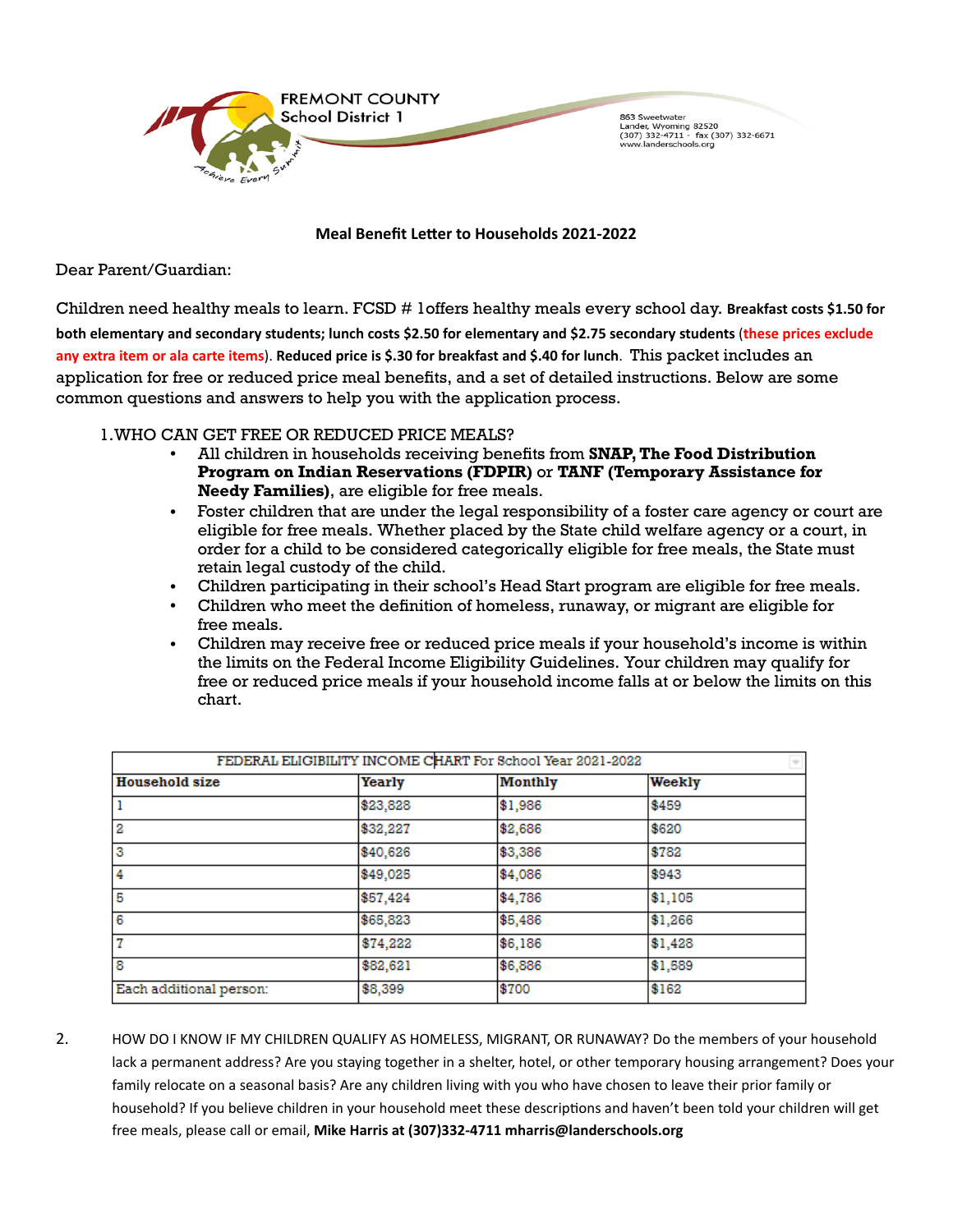- 3. DO I NEED TO FILL OUT AN APPLICATION FOR EACH CHILD? No. Use one Free and Reduced Price School Meals Application for all students in your household. We cannot approve an application that is not complete, so be sure to fill out all required information. Return the completed application to: Alicia Espinosa, (307)332-4711, email: aespinosa@landerschools.org
- 4. SHOULD I FILL OUT AN APPLICATION IF I RECEIVED A LETTER THIS SCHOOL YEAR SAYING MY CHILDREN ARE ALREADY APPROVED FOR FREE MEALS? No, but please read the letter you got carefully and follow the instructions. If any children in your household were missing from your eligibility notification contact, Alicia Espinosa, (307)332-4711, email: **aespinosa@landerschools.org immediately.**
- 5. CAN I APPLY ONLINE? Yes! You are encouraged to complete an online application instead of a paper application if you are able. The online application has the same requirements and will ask you for the same information as the paper application.
	- Visit www.landerschools.org/parentportal to begin or to learn more about the online application process.
	- If you **do not** have a Campus Parent Portal account set up, please contact FCSD#1 Administration at (307) **332-4711** if you have any questions about the online application.
	- For online meal applications questions, contact Alicia Espinosa, (307)335-0411, email: **[aespinosa@landerschools.org](mailto:aespinosa@landerschools.org)**
- 6. MY CHILD'S APPLICATION WAS APPROVED LAST YEAR. DO I NEED TO FILL OUT A NEW ONE? **YES! Your child's application is only good for that school year and for the first (30) thirty days of this school year, through OCTOBER 5, 2021.** You must send in a new application unless the school told you that your child is eligible for the new school year. If you do not send in a new application that is approved by the school or you have not been notified that your child is eligible for free meals, your child will be charged the full price for meals.
- 7. I GET WIC. CAN MY CHILDREN GET FREE MEALS? Children in households participating in WIC may be eligible for free or reduced price meals. Please send in an application.
- 8. WILL THE INFORMATION I GIVE BE CHECKED? Yes. We may also ask you to send written proof of the household income you report.
- 9. IF I DON'T QUALIFY NOW, MAY I APPLY LATER? Yes, you may apply at any time during the school year. For example, children with a parent or guardian who becomes unemployed may become eligible for free and reduced price meals if the household income drops below the income limit.
- 10. WHAT IF I DISAGREE WITH THE SCHOOL'S DECISION ABOUT MY APPLICATION? You should talk to school officials. You also may ask for a hearing by calling or writing to: Dave Barker, Superintendent, (307)332-4711, email **dbarker@landerschools.org**
- 11. MAY I APPLY IF SOMEONE IN MY HOUSEHOLD IS NOT A U.S. CITIZEN? Yes. You, your children, or other household members do not have to be U.S. citizens to apply for free or reduced price meals.
- 12. WHAT IF MY INCOME IS NOT ALWAYS THE SAME? List the amount that you normally receive. For example, if you normally make \$1000 each month, but you missed some work last month and only made \$900, put down that you made \$1000 per month. If you normally get overtime, include it, but do not include it if you only work overtime sometimes. If you have lost a job or had your hours or wages reduced, use your current income.
- 13. WHAT IF SOME HOUSEHOLD MEMBERS HAVE NO INCOME TO REPORT? Household members may not receive some types of income we ask you to report on the application, or may not receive income at all. Whenever this happens, please write a 0 in the field. However, if any income fields are left empty or blank, those will also be counted as zeroes. Please be careful when leaving income fields blank, as we will assume you meant to do so.